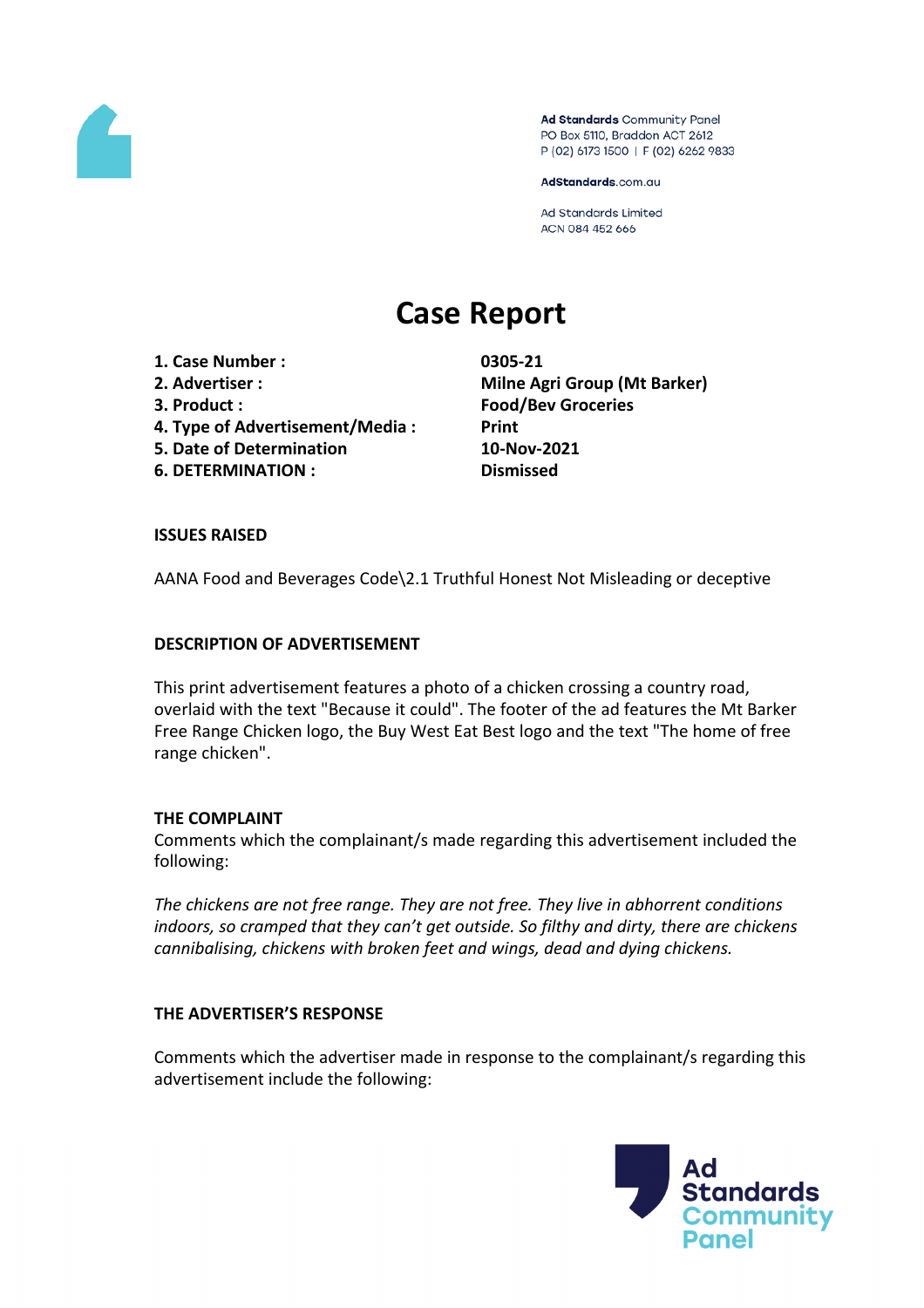

*The ad was placed on page 3 of a "Buy West Eat Best" lift-out feature published in the West Australian newspaper on Thursday 30 September 2021. The lift-out itself focused on celebrating local produce. "The home of free-range chicken" has been Mt Barker Free Range Chicken's tagline for c. 18 years.*

*The tagline "Because it could" is a light hearted reference to the classic joke "Why did the chicken cross the road?". It uses the imagery to relay that the chickens have access to the outdoors and roam freely. It is an iconic brand ad that has been used on press, outdoor and digital ads in Western Australia for nearly 20 years without complaint.*

#### *Response to Complaint*

- *1. The complainant's characterisation of Mt Barker's farming systems is consistent with the language used by an extreme animal rights group. This group has harassed Mt Barker with similar unjustified claims in other forums since 2017. Their characterisation of Mt Barker Chicken's farming system is completely false and appears to be driven by an agenda of ending meat consumption.*
- *2. Mt Barker Chicken is Free Range – the ad is "truthful and honest"*
	- *a. Mt Barker Chicken is a family owned and run WA business that grows only free range chicken. Chickens have access to the outdoors from the time they are feathered. Our birds are at all times treated with the utmost respect and are free from discomfort, hunger, thirst, pain, injury, disease, or distress, and are free to express normal behaviour and have a good quality of life.*
	- *b. At Mt Barker Chicken animal welfare is the core of our business. We have a clear set of standards that govern how we care for our birds. Mt Barker Chicken's standards of animal welfare and farming are independently certified by the RSPCA, which is Australia's primary animal welfare organisation. Our farms are audited up to 4 times per year, with unscheduled audits and detailed record keeping and management requirements. Our farms were audited most recently in September 2021.*
	- *c. Mt Barker was the first chicken producer ever approved by the RSPCA. Mt Barker Chicken's most recent certificate of approval under the RSPCA Approved Standard (Outdoor Access) is attached. It is dated July 2021.*
	- *d. Our farms have been visited and audited by many independent organisations, including Coles, Woolworths and other major Australian corporations.*
	- *e. Our farms are also continuously monitored by independent poultry veterinarians, who survey the health and well-being of Mt Barker Chicken flocks to ensure that the safety and wellbeing of the chickens are maintained.*
	- *f. Conditions at the farms, including access to the outdoors, space per chicken and the health and safety of the birds are part of our internal standards and the RSPCA Standards (which far exceed the legal requirements). The chickens are not 'cramped' or in any other way treated in a manner consistent with the complaint.*
	- *g. Footage from Mt Barker Chicken farms which show the farming conditions of Mt Barker Chicken farms can be seen at: https://rspcaapproved.org.au/brand/mt-*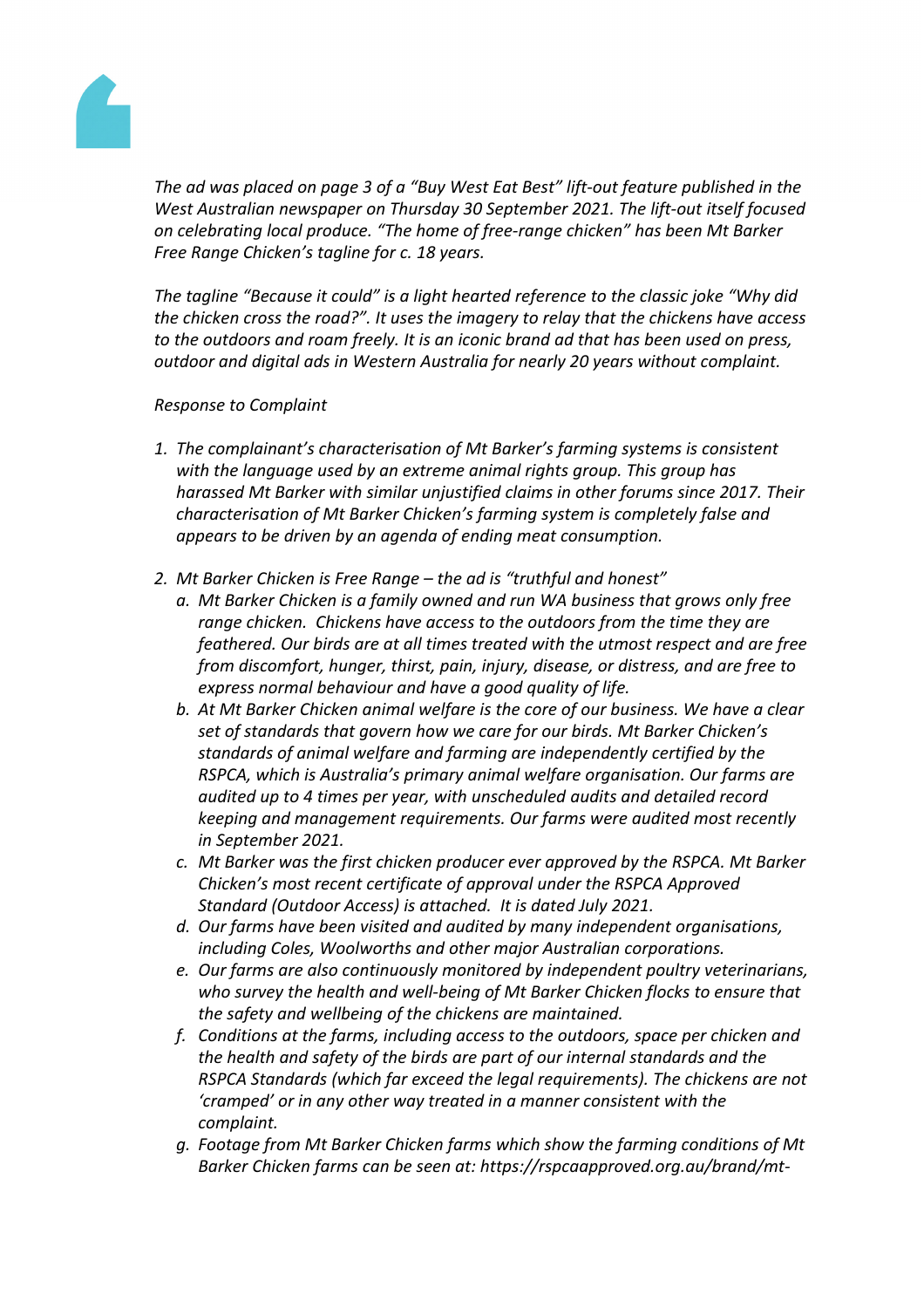

*barker-chicken (the RSPCA's website for Mt Barker as an approved producer); https://www.youtube.com/watch?v=44iR1cY2dvA*

- *3. The ad is not / is not designed to be "misleading or deceptive" and does not otherwise contravene "Prevailing Community Standards". The ad is also communicated in a manner "appropriate to the level of understanding of the target audience".*
	- *a. The advertisement was intended to convey that Mt Barker Chicken is free range using light hearted humour and imagery. This is not misleading and deceptive, because Mt Barker Chickens are 'free range'. As described above, all birds range outside and the system meets any accepted definition of free range farming. The farms are independently audited and confirmed to provide the access to the outdoors implied in the term "free range".*
	- *b. The advertisement does not contravene any "prevailing community standards" that we understand.*
	- *c. The advertisement is not inappropriate in respect of the target audience.*
- *4. Statement regarding advertising to children*
	- *a. The advertisement is not directed to children, and the advertised product is not primarily directed to children. The advertisement was placed in a newspaper in a food supplement directed to Adults. No nutritional claims are made in the advertisement.*

## **THE DETERMINATION**

The Ad Standards Community Panel (the Panel) considered whether this advertisement breaches the AANA Food and Beverages Advertising Code (the Food Code).

The Panel noted the complainant's concern that the advertisement makes an untrue statement that the chickens are free-range.

The Panel viewed the advertisement and noted the advertiser's response.

The Panel noted that the product advertised is food and that therefore the provisions of the Food Code apply.

## **Section 2.1 Advertising for Food or Beverage Products must not be misleading or deceptive or likely to mislead or deceive.**

The Panel Noted the Practice Note to this section of the Food Code which provides:

*"In determining whether advertising for food or beverage products is misleading or deceptive or likely to mislead or deceive, the Community Panel will consider the likely audience for the advertising, including whether the advertisement is directed at the public at large or a more targeted audience. The Community Panel will consider*